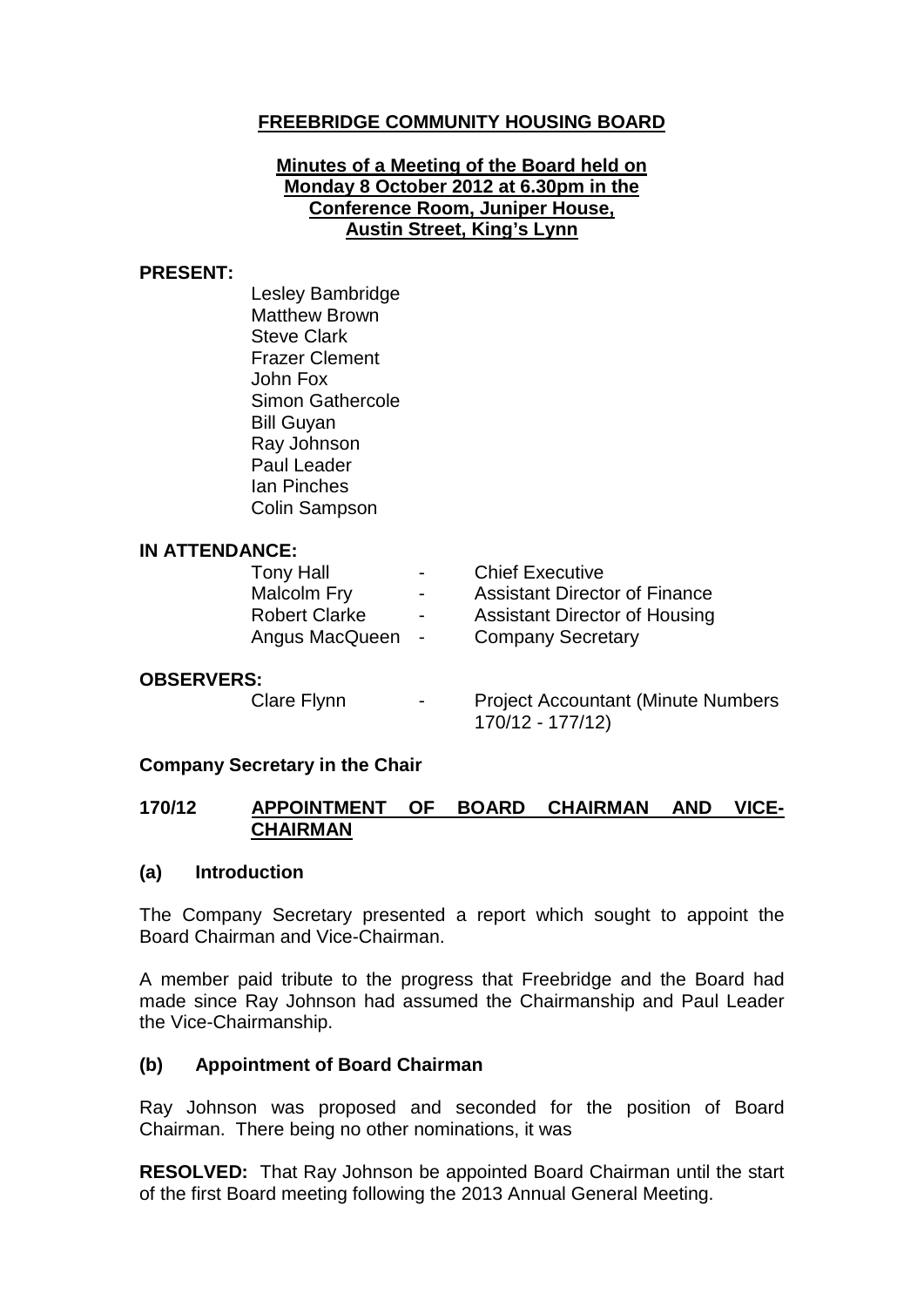## **Ray Johnson in the Chair**

## **(c) Appointment of Board Vice-Chairman**

Paul Leader was proposed and seconded for the position of Board Vice-Chairman. There being no other nominations, it was

**RESOLVED:** That Paul Leader be appointed Board Vice-Chairman until the start of the first Board meeting following the 2013 Annual General Meeting.

## **171/12 APOLOGIES**

There were no apologies for absence.

## **172/12 MINUTES**

The minutes of the meeting held on 10 September 2012 were confirmed as a correct record and signed by the Chairman.

## **173/12 MATTERS ARISING**

There were no matters arising.

## **174/12 DECLARATIONS OF INTEREST**

Frazer Clement declared an interest in the item at minute number 185/12 – Appointment of Shareholders – as he was one of the applicants for shareholding. The Board was content that he should remain in the room during the item, but he did not vote.

#### **175/12 CHAIRMAN'S UPDATE**

The Chairman gave an update on his activities as Chairman since the last meeting.

As well as his regular weekly meetings with the Chief Executive, the Chairman said that he had undertaken the following activities:

- He had chaired the Freebridge Annual General Meeting on 17 September 2012.
- He had attended, along with the Chief Executive, the two-day National Housing Federation Annual Conference and Social Housing Exhibition, in Birmingham. This had been an interesting event, and a useful opportunity for networking. The general mood of the Conference had been more buoyant than in previous years.
- He had taken part in the visit to Hillington Square, on 24 September 2012, by the Cabinet Office's Behavioural Influencing Team. This had been a useful opportunity for the Team to meet with residents of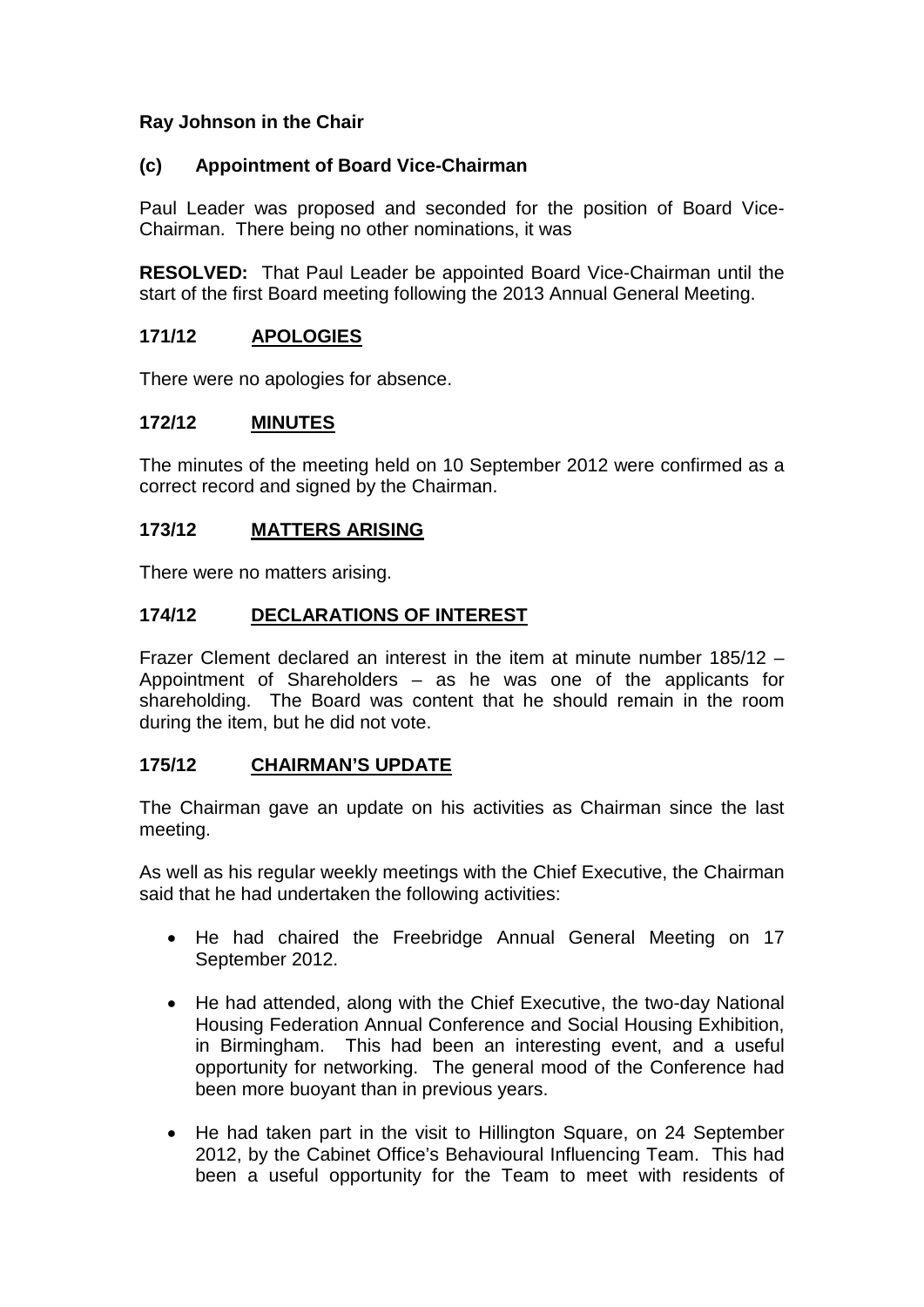Hillington Square and to gain a better understanding of the issues they faced. The local children had provided some particularly enlightening insights. The visit had also been attended by the local MP, Henry Bellingham. The Chairman thanked Lesley Bambridge for her involvement and support on the day.

• On 5 October 2012, he had taken part in a photo-shoot at a Mental Health First Aid Course being attended by a number of Freebridge employees.

The Board noted the update.

# **176/12 CHIEF EXECUTIVE'S UPDATE**

# **(a) Hillington Square**

The Chief Executive said that the tender documentation for the Hillington Square project was about to be issued to the shortlisted constructors, after detailed work to ensure that it was robust and legally correct. It was now expected that an appointment would be made early in the new year, and that work would start on site in spring 2013.

# **(b) Behavioural Influencing**

The Chief Executive stated that, following the visit of the Cabinet Office Behavioural Influencing Team, he had received a supportive letter from Henry Bellingham MP. The visit had helped the Team to start shaping some ideas, and it was expected that they would have some recommendations for Freebridge to consider in a few months' time.

# **(c) Plaxtole House**

The Chief Executive reported that he had explained to both the Borough Council and the College of West Anglia the Board's decision to purchase Plaxtole House now, rather than entering into a leasing agreement initially and purchasing at a later date, in line with the original plan. The news had been well received by both agencies, and the legal process to make the purchase was now underway. Work had been carried out investigating Housing Benefit and support charges. There were now four potential new residents, to add to the 11 already in place. Five of the 11 had been undertaking one-day per week work experience at Freebridge; this had been both beneficial for the students and rewarding for the employees involved.

# **(d) Eastern Procurement Consortium**

The Chief Executive advised that South Cambridgeshire District Council and Great Yarmouth Borough Council had asked to join Eastern Procurement Consortium (EPC). They also wished at this stage to join in the contract with Foster's for external works. These requests had been approved by the EPC Board, but also required approval by the individual boards of each of the existing member organisations. Admitting additional members would increase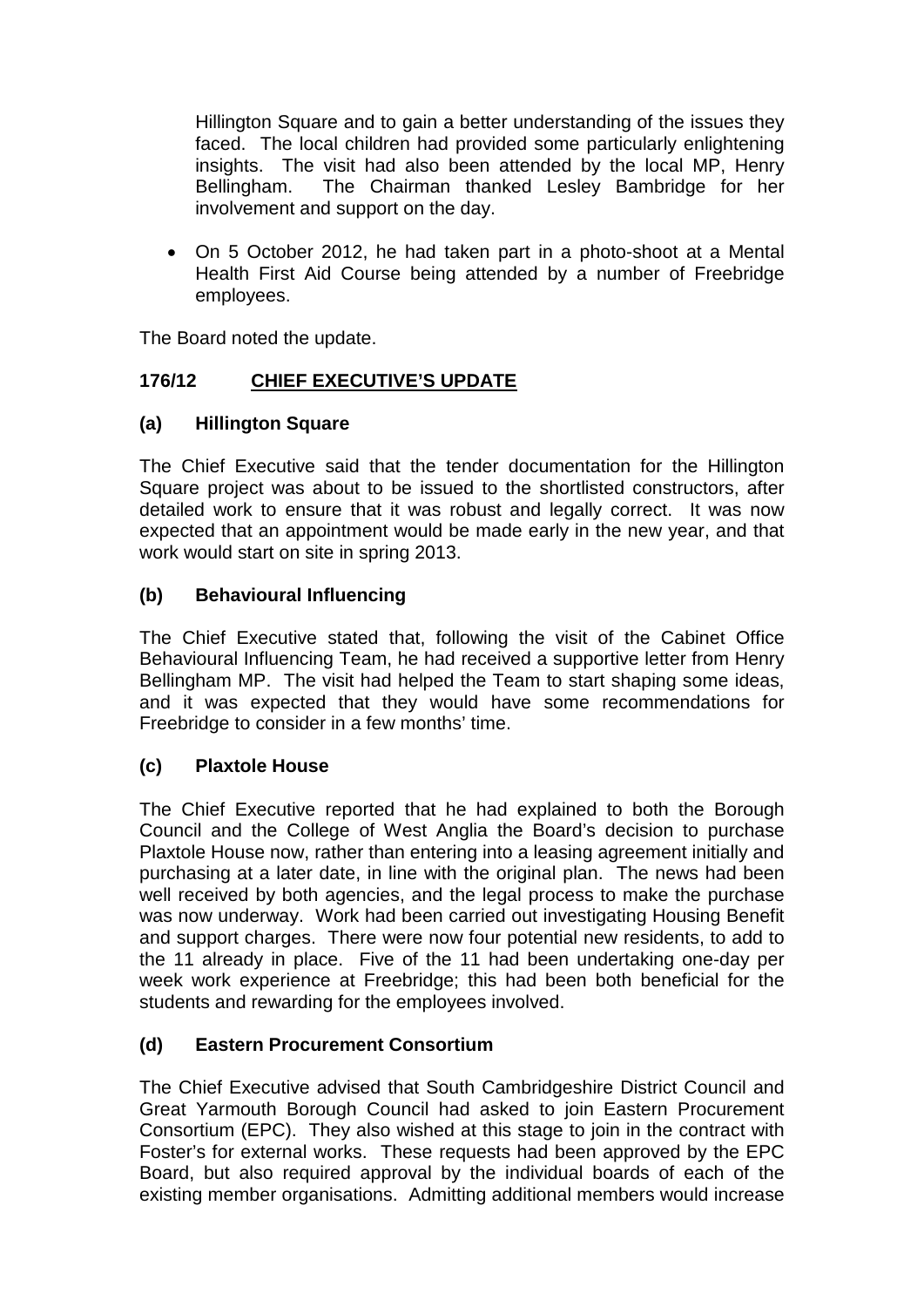volumes and therefore enable price reductions, and so approval of the requests would be in Freebridge's interests.

**RESOLVED:** That the requests from South Cambridgeshire District Council and Great Yarmouth Borough Council to join Eastern Procurement Consortium, and to join in the Consortium's contract with Foster's for external works, be supported.

# **(e) Awards Ceremonies**

The Chief Executive said that Freebridge had been shortlisted for a National Training Journal Award for its introduction of coaching into the organisation. This was a significant achievement, given that other shortlisted organisations included very large, well-known companies.

Freebridge had also been shortlisted for a National Housing Federation Regional Community Impact Award. This was for the Jog-on Project, which Freebridge had undertaken in partnership with the Purfleet Trust and a local training company, Anne Clarke Associates. The aim of the Project was to help people establish themselves into the routine of working. It had been operating for about a year and had had a number of successes.

Freebridge representatives would be attending both awards ceremonies.

# **(f) Board Recruitment**

The Company Secretary reported that there had been two expressions of interest in the vacancy for a Tenant Board Member, as a result of the vacancy being mentioned at Freebridge's recent AGM, and on the Out and About campaigns. One of these expressions of interest had resulted in an application. Whilst the Board was pleased that an application had been received, it was keen to ensure that the recruitment process was open and transparent, and so asked for the vacancy to be readvertised. This could be done at no cost, through the Streets Ahead magazine, which would next be published in December 2012. As a result, any appointment would not be made until February 2013 at the earliest, but the Board was satisfied that the vacancy could be carried until then without any significant detrimental impact. The Board requested that the situation be explained to both of those individuals who had expressed an interest in the vacancy.

A member asked whether his wife could apply for the vacancy. It was the Board's view that his wife could apply, but that issues around potential conflicts of interest and diversity of representation would need to be taken into account. It would be necessary to review the situation against the Rules and governance standards.

# **177/12 FINANCIAL PLAN UPDATE**

Confidential item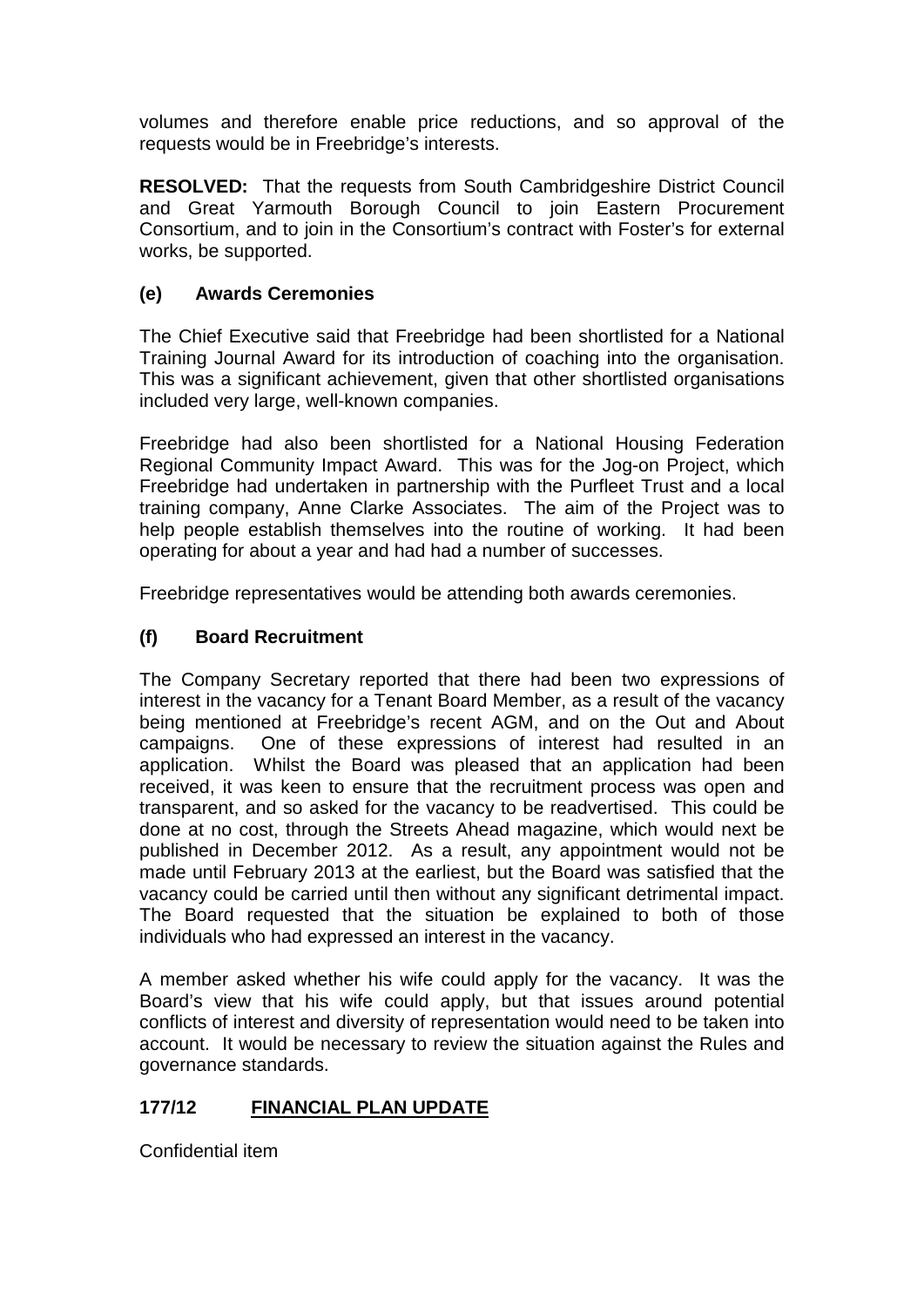# **178/12 REVIEW OF VARIOUS GOVERNANCE POLICIES**

The Company Secretary presented a report which reviewed three governance policies.

## **RESOLVED:**

- 1) That the Disqualifying Tenants in Breach of Tenancy Agreement Conditions Policy be approved, as presented.
- 2) That the Board Member Conduct Issues Policy be approved, as presented.
- 3) That the Significant Events Policy be deleted.

## **179/12 BOARD MEMBER AGREEMENT REVIEW**

The Board considered a report which reviewed the Board Member Agreement.

## **RESOLVED:**

- 1) That the Board Member Agreement be approved, as presented, including the changes described in sections 2.0 – 4.0 of the report.
- 2) That it be agreed specifically that no changes be made to the areas of the Board Member Agreement listed in section 5.0 of the report.

## **180/12 CLARIFICATION OF CONTRACT APPROVAL LIMIT IN FINANCIAL REGULATION 7**

The Company Secretary presented a report which sought to clarify the delegated authority set out in Financial Regulation 7.

The report suggested that operational contracts worth over £50,000 for which there was budgetary provision need not require Board approval. The Board was of the view that it was irrelevant whether the contract was operational or strategic, and that it could sometimes be difficult to decide which category a contract should fall into. The important issue was whether or not the contract had budgetary provision. In order for this to be clear, it should be stipulated in Financial Regulation 7 that such contracts should be set out in a separate schedule for approval in the Board's budget report.

## **RESOLVED:**

- 1) That the officers' interpretation of the contract approval limit set out in Financial Regulation 7 be endorsed.
- 2) That paragraph 3.2 of Financial Regulation 7 be amended to read as follows *(new wording in italics)*: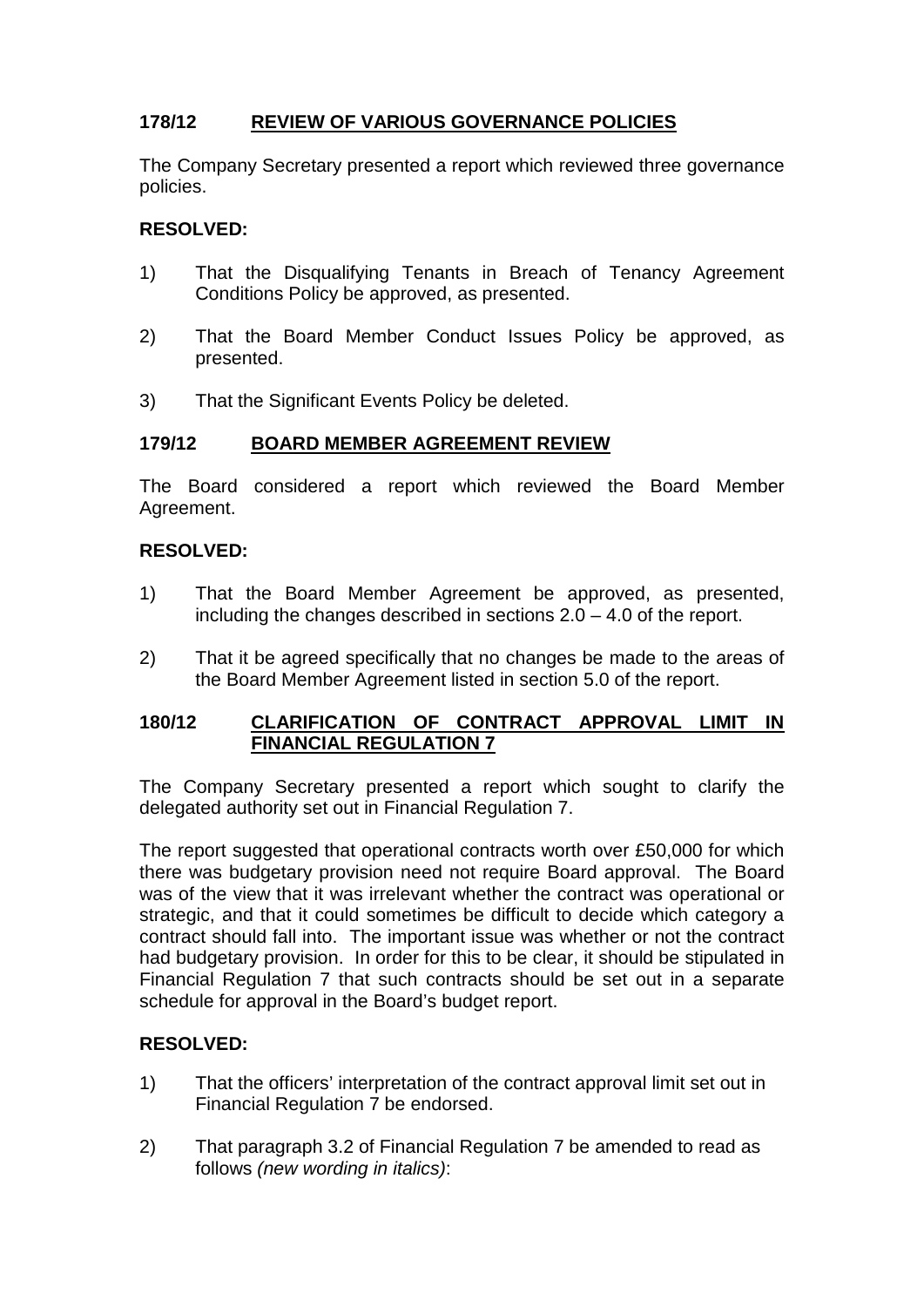| Up to £2,500 | Informal business case to budget holder |
|--------------|-----------------------------------------|
|--------------|-----------------------------------------|

- Up to £10,000 Brief written business case to Executive Director
- Up to £50,000 Brief written business case to Executive Team
- Over £50,000 Full business case and project plan to *Executive Team if the project has budgetary provision previously agreed by the Board\**

*Full business case and project plan to Board if the project has no budgetary provision previously agreed by the Board\**

*\*For a project to have budgetary provision previously agreed by the Board, it must have been included in a separate schedule and approved as part of a budget report presented to the Board.*

## **181/12 ANNUAL REVIEW OF EMPLOYEE DECLARATIONS OF INTEREST**

Confidential item

## **182/12 BOARD APPOINTMENTS**

The Company Secretary presented a report which sought to make the annual Board appointments.

The Chairman had previously circulated a schedule of recommendations, and these were approved as set out in the resolution below. The Board noted, in particular, that Lesley Bambridge's knowledge of the local area would be very useful on the Hillington Square Steering Group. As the Hillington Square project had been approved, and it was now only the details of the project that remained to be finalised, it was acknowledged that Lesley Bambridge no longer had a declarable interest in the project as a ward councillor.

**RESOLVED:** That the annual Board appointments be made as follows:

**Audit Committee:** Frazer Clement, Steve Clark, Simon Gathercole, Paul Leader (Chairman), Ian Pinches (Vice-Chairman), Karen Sly (co-opted member)

#### **Lead Member for Resources:** Matthew Brown

**Chief Executive's Appraisal Panel:** Lead Member for Resources (Chairman), Board Chairman, Colin Sampson

**Complaints Panel Pool:** Lesley Bambridge, John Fox, Bill Guyan, Ray Johnson, Paul Leader, Colin Sampson

**E<sup>2</sup> Joint Members Group:** Steve Clark, Ray Johnson, Ian Pinches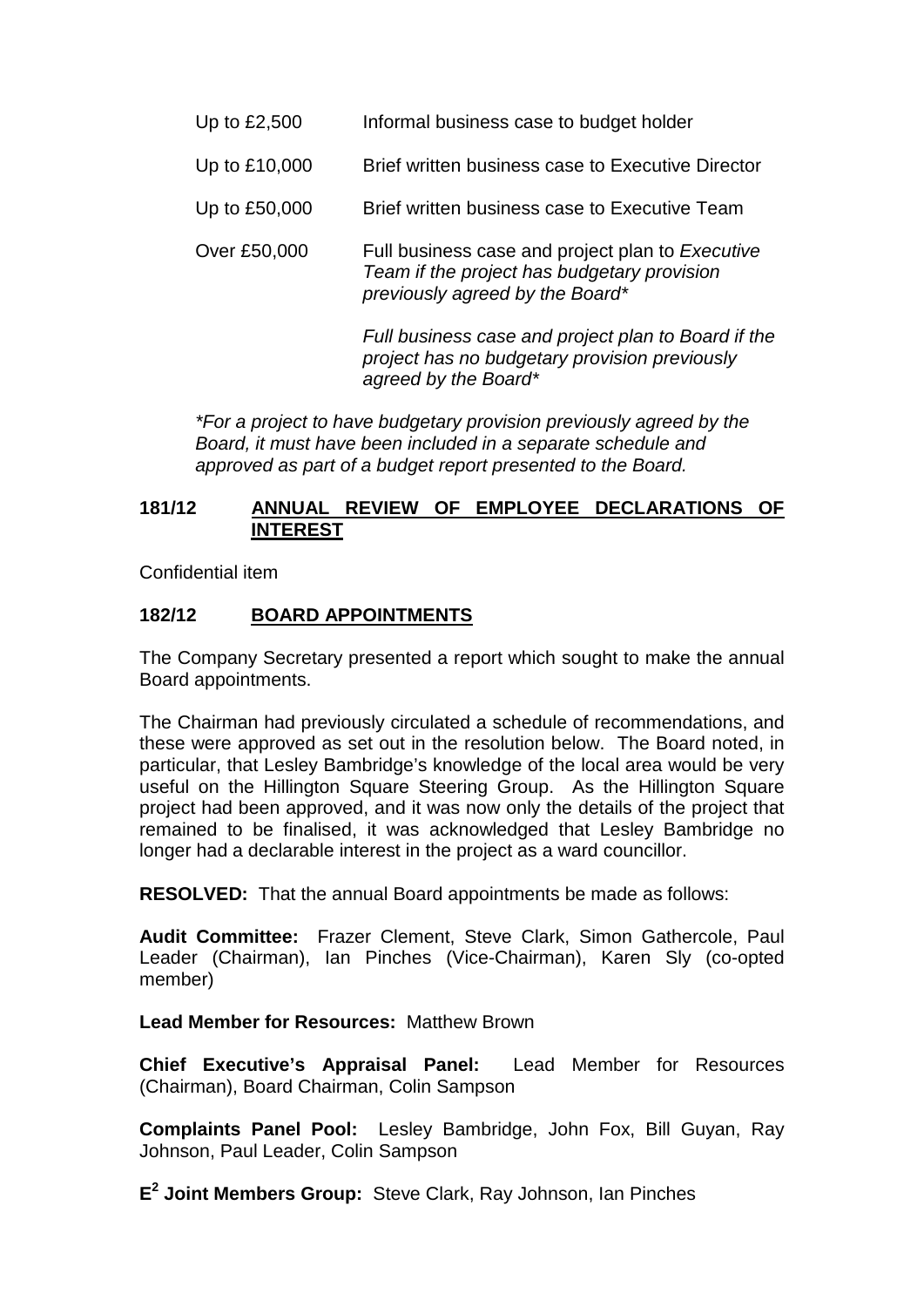# **Hillington Square Steering Group:** Lesley Bambridge, Ray Johnson

#### . **183/12 INVESTMENT APPRAISAL PANEL TERMS OF REFERENCE**

The Chief Executive presented a report which sought approval for the Investment Appraisal Panel Terms of Reference.

The Chief Executive highlighted that the effect of the Terms of Reference would be to increase delegation to officers regarding development decisions, but with checks and balances in place. The quorum for the Investment Appraisal Panel would include both operational and financial expertise, and any development schemes that it approved would be reported to the Board for information.

In answer to a question, the Chief Executive said that the Hillington Square project did not fall within the remit of the Investment Appraisal Panel, as it was not a development project. However, any proposed property purchases at Hillington Square that were made as part of the project would be covered by the Terms of Reference of the Panel.

**RESOLVED:** That the Investment Appraisal Panel Terms of Reference be approved as presented.

## **184/12 MEETINGS TIMETABLE 2013**

The Company Secretary presented the proposed timetable of Board, committee and AGM meetings in 2013.

The Company Secretary highlighted that the timetable included, for the first time, two informal discussion evenings for the Board, one in April and one in July; consideration was being given to adding a third in January, to discuss issues arising from the forthcoming Board appraisal and review process. Options were also being considered for the AGM, which could result in the date of the AGM and/or the September Board meeting being changed.

**RESOLVED:** That the 2013 meetings timetable be approved, as presented, subject to the possibility of an additional informal Board discussion evening, in January, and to possible amendment of the dates of the AGM and the September Board meeting.

## **185/12 APPOINTMENT OF SHAREHOLDERS**

The Company Secretary presented a report which requested the Board to consider applications for shareholding.

## **RESOLVED:**

1) That the applications for tenant shareholding set out in Appendix 1 to the report be approved.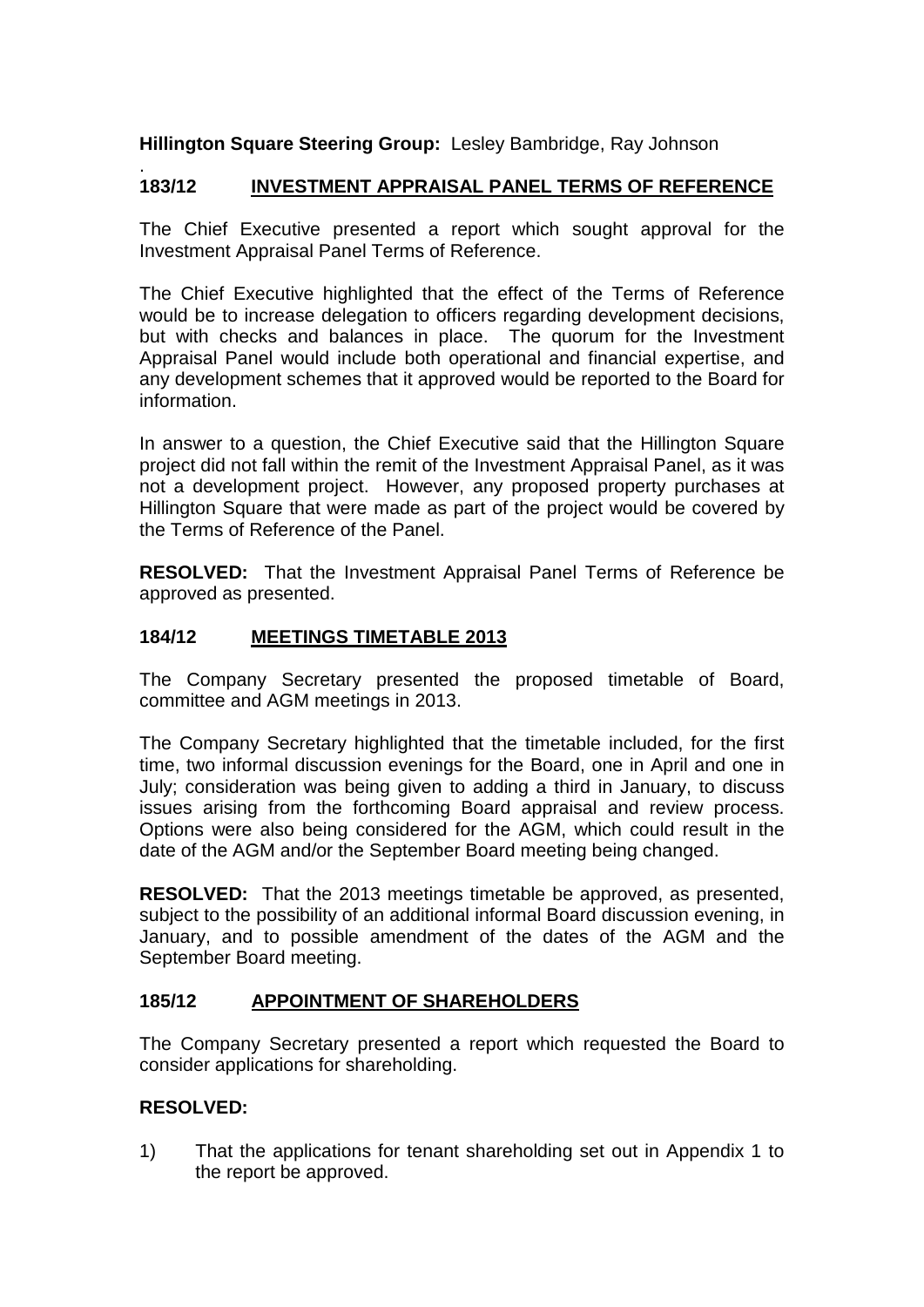2) That Frazer Clement be appointed as an independent shareholder.

### **186/12 LOCAL SUPPORT FOR COUNCIL TAX SCHEME**

The Chief Executive presented a report which provided a briefing on the introduction of a Local Support for Council Tax scheme, set out the implications for Freebridge tenants, and sought to agree a response to the Borough Council's consultation document.

The report explained that the Borough Council was consulting on three options for dealing with a reduction in funding for Council Tax Benefit with effect from April 2013. Its preferred option was to spread the reduction equally across all recipients of the Benefit. When added to forthcoming reductions in Housing Benefit, this would have a significant financial impact on many people, including a number of Freebridge tenants. The Borough Council was looking at introducing a hardship fund, although the details of this were not yet known.

Board members expressed disappointment that neither Norfolk County Council nor the Norfolk Police Authority, which both received funding through Council Tax, was prepared to help mitigate the reduction in Council Tax Benefit.

The Board was keen that Freebridge should do everything possible to help tenants affected by benefit reductions. This included providing all help possible through the Tenant Welfare Team, as well as making tenants aware of the forthcoming reductions via the Streets Ahead magazine and through the Out and About campaign. Targeted communications with tenants affected should also be considered, and it was noted that this had already been done with tenants whose Housing Benefit was likely to be reduced by the new "bedroom tax". Affordable warmth was a key area in which Freebridge could help, by enabling tenants to reduce their heating bills through improvements to home insulation and heating systems.

Board Members suggested closer working with other agencies, such as the Citizens' Advice Bureau and Surestart, to help tenants. Officers responded that partnership working was already in place, although further opportunities would be investigated. Officers were keen to support tenants, but not to create dependency; they tended to act as a "signpost" to other agencies.

A Board Member put forward the possibility of Freebridge acting, either on its own or in partnership with other agencies, as a "broker" between people who were looking for a room and people who were wishing to rent a room out to mitigate the effects of the "bedroom tax". Officers undertook to consider this.

As well as the social impact of the forthcoming Benefit reductions, the effect on Freebridge as a business was discussed. There was bound to be an increase in arrears, particularly with the introduction of Universal Credit. This would result in a reduced availability of funds for the activities of the business. It was noted that the Financial Plan already overestimated bad debts, however, the likely consequences of the benefit reductions, and other possible changes to the benefits system, would be assessed and fed into the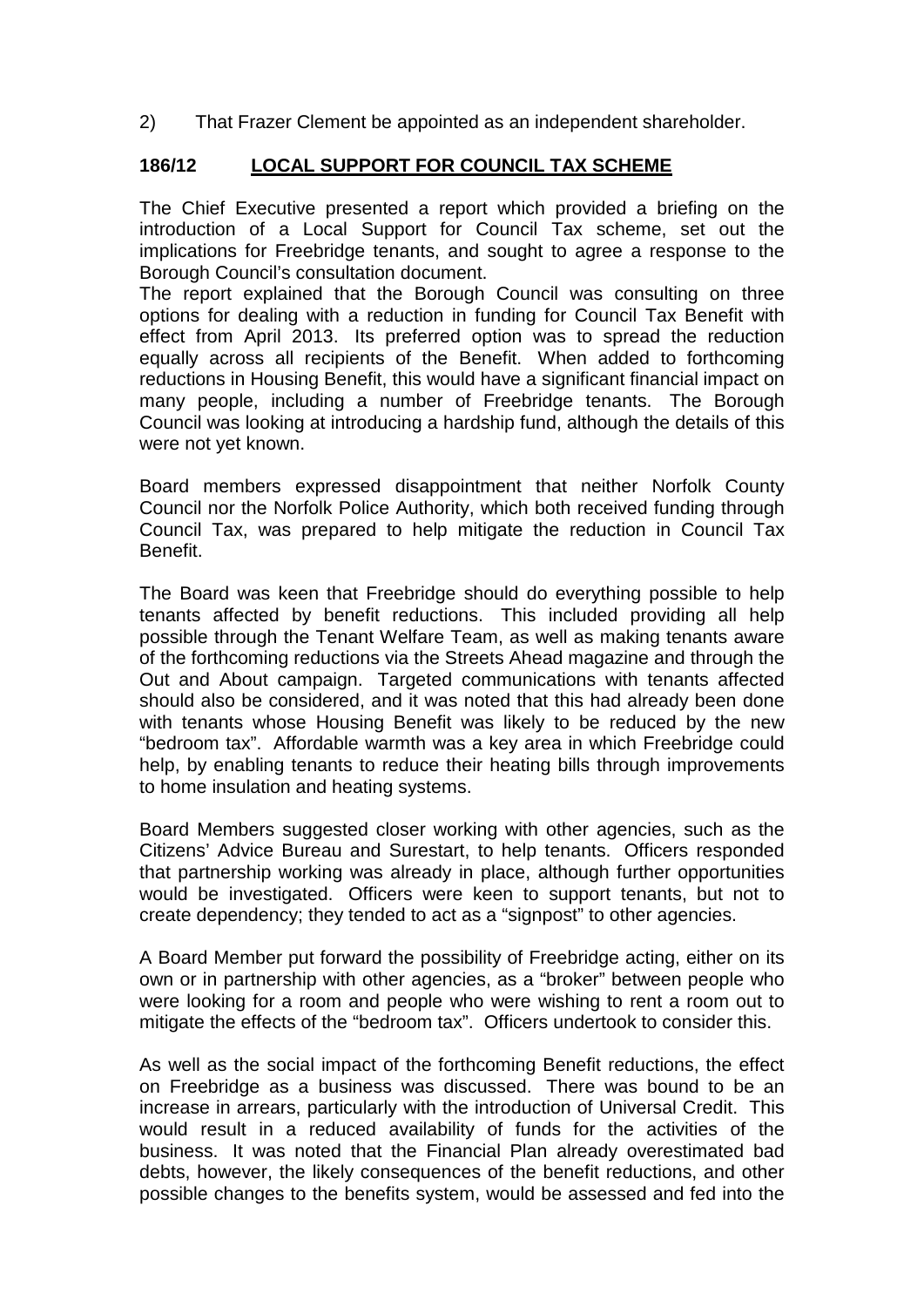next Financial Plan update. It was likely that the effect on the business would be short-medium term, as, under Universal Credit, Freebridge would be allowed to revert to direct payments once a tenant had been in arrears for five weeks. Furthermore, over time, officers would also work closely with those tenants who were in arrears, although it was stressed that eviction was a last resort. It was highlighted that not only those on benefits, but also tenants on low or fixed incomes, were increasingly struggling to meet the cost of living.

In terms of the response to the Borough Council's consultation document, the Board requested that it highlight the potential impact on tenants of multiple benefit reductions. The Chief Executive undertook to copy the response to all Board Members.

The Board noted the report and

**RESOLVED:** That Freebridge's response to the Borough Council's consultation document on the Local Support for Council Tax scheme be delegated to the Chief Executive in consultation with the Chairman, based on the views of the Board.

# **187/12 REVIEW OF THE INTERIM SHELTERED HOUSING SERVICE**

The Assistant Director of Housing presented a report which provided an update on the approach taken since the initial restructuring of the Sheltered Housing team in November 2011 to help address the impact of the reduction in the Supporting People Grant funding. The report also set out Freebridge's current position and the thoughts in taking the service forward.

The Board noted the report.

# **188/12 BLACK AND MINORITY ETHNIC (BME) LETTINGS**

The Chief Executive presented a report which sought to set a new BME indicator for lettings.

In answer to a question, the Assistant Director of Housing said that West Norfolk Homechoice was understood not to be expecting a significant impact on lettings from the Military Covenant, whereby Norfolk had undertaken to aive housing priority to those leaving the armed forces.

**RESOLVED:** That a new BME lettings indicator of 12.43% be adopted and reviewed annually.

# **189/12 TENANT PANEL WORK PROGRAMME**

The Chief Executive presented a report which set out the Tenant Panel's work programme for 2012/13.

The Board was keen to increase its connection with the Tenant Panel. The Chairman said that, to this end, he would be attending the Panel's meeting in December 2012. Other ideas included the possibility of a Panel member